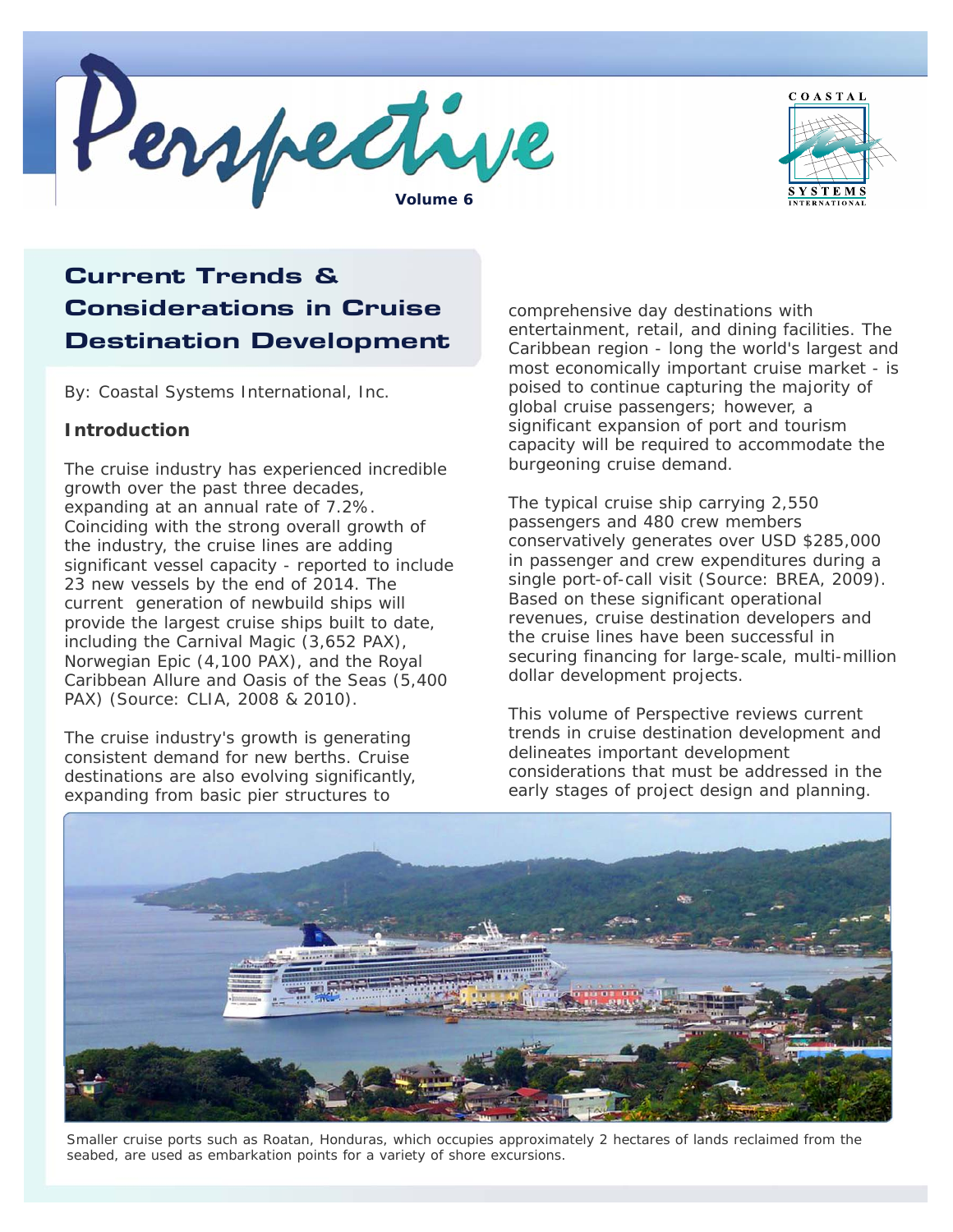

The next generation of cruise vessels, such as Royal Caribbean International's Genesis Class, will require larger port facilities capable of accommodating upwards of 3,000 passengers per vessel call.

# **Industry Trends**

Developing cruise destination infrastructure can require a significant investment in terms of land acquisition and infrastructure development. Costs for basic piers and associated marine works can vary between \$USD 10M-40M, and total development costs for large cruise destination ports such as Falmouth in Jamaica that recently opened in March, 2011 were reported to be \$USD 220M. The cruise industry has been trending toward the design and construction of comprehensive destination developments - whereby investors can finance the basic capital costs for cruise infrastructure based upon the long-term capture of significant operational revenues (associated with shore excursions, leasing of commercial and retail space, and in some instances the sale of residential units).

The cruise lines themselves are increasingly investing in port destination facilities, as evidenced by Royal Caribbean International's recent investment in the Falmouth, Jamaica and Roatan, Honduras Ports; Carnival Cruise Line's investment in Grand Turk, TCI; Norwegian Cruise Line's investment in its private island at Great Stirrup Cay, Bahamas; and multiple other port and private island destinations throughout the world.



The revitalization of the Frederiksted waterfront in St. Croix, USVI, created an authentic and attractive visitor experience at the Ann E. Abramson cruise terminal. The architectural design elements of the waterfront are reflective of the history and culture of the town.

Given the trend toward larger ships that can accommodate 3,000+ passengers, the cruise lines have expressed a preference for ports of call with a pier structure to facilitate the rapid offloading/onloading of the increasingly greater numbers of passengers who visit foreign port facilities. Where fixed piers are not viable (due to physical or economic constraints), a highefficiency vessel tendering operation provides an alternative mechanism to accommodate movement of high volumes of passengers.

The market is also trending toward the creation of authentic ports of call that capture the history and local culture of a cruise destination - this is particularly evident in the newly opened Falmouth, Jamaica Port which incorporates the history of the town of Falmouth into the port promotional materials and shore excursions. The revitalization of the Frederiksted waterfront in St. Croix, U.S. Virgin Islands, provides another example of an existing waterfront town that has been redeveloped to support cruise-based tourism and also appeal to local residents. These "authentic" ports can either integrate within an existing town or be located adjacent to an established population center; however, these types of port facilities require adequate land space to accommodate the infrastructure and amenities to support and entertain thousands of visitors on a daily basis.

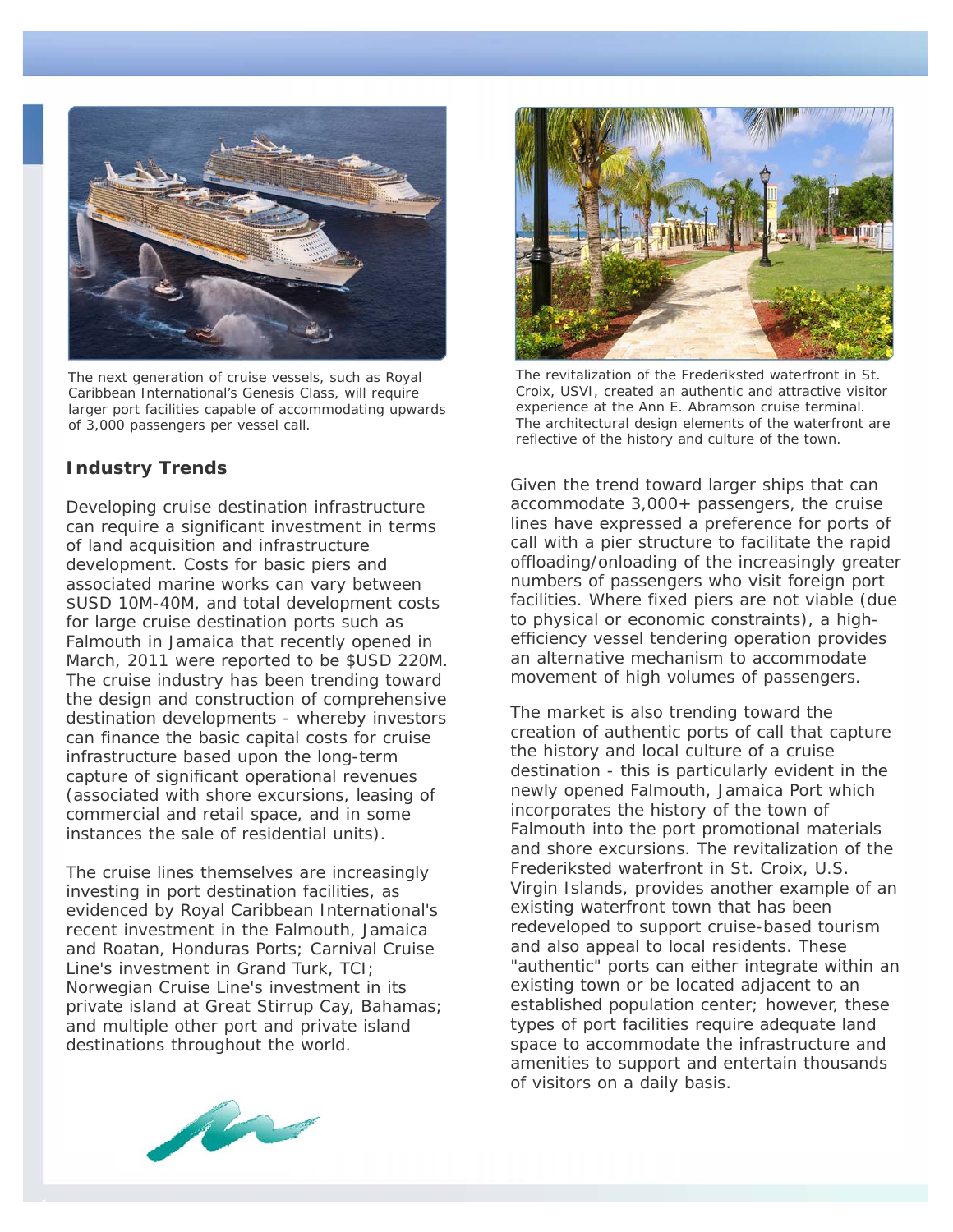## **Project Siting Parameters**

New cruise destinations should ideally be located along existing cruise navigational corridors - to maximize the opportunity to draw multiple operators and vessels to the port facility. Cruise ports are optimally located adjacent to deep water, given the significant depths required to support deep-draft cruise vessels, which can draw more than 10 meters (33 feet). Cruise ports should also be located in semi-protected or sheltered areas to facilitate operations in suboptimal weather conditions including times of moderate wind and wave activity. For cruise ports contemplated in more exposed areas, a variety of engineering and design options exist to provide for safe mooring conditions. These options may include dredging, land reclamation, breakwater or jetty structures, creation of piers with internal wave attenuation devices, and other creative approaches.

Given the industry trend toward larger ships, prospective cruise destination developers should also consider the feasibility of pier construction in the overall development program. Existing cruise piers located in the Caribbean and throughout the world are generally less than 600 meters in length (2,000 feet); however, to minimize construction costs of an extended pier structure, potential project sites located within significantly closer proximity to deepwater (within 300 meters of the 10 meter depth contour) would be considered more ideal for pier construction.

In terms of identification of appropriate tracts of real estate to support cruise destination development, typical cruise ports in the Caribbean occupy a minimum land area of approximately 2 hectares (for a pier structure accompanied by a basic arrival facility to facilitate offloading to shore excursions, such as Castries, Saint Lucia; Roatan, Honduras; or Nassau, The Bahamas). Cruise ports increase in size to approximately 4 hectares for more comprehensive facilities (such as Cozumel, Mexico), and can occupy greater



Identification of an appropriate development site for a cruise project requires consideration of multiple aesthetic, physical, environmental, regulatory, and financial factors. Sites should ideally be located within close proximity to deep water and established cruise corridors.



The marina basin at Norwegian Cruise Line's Great Stirrup Cay private island destination provides berthing for multiple tender vessels - providing a safe tendering system in a protected basin that can accommodate large volumes of cruise passengers. The day destination (including beach and recreational amenities) is located immediately adjacent to the tender operation.

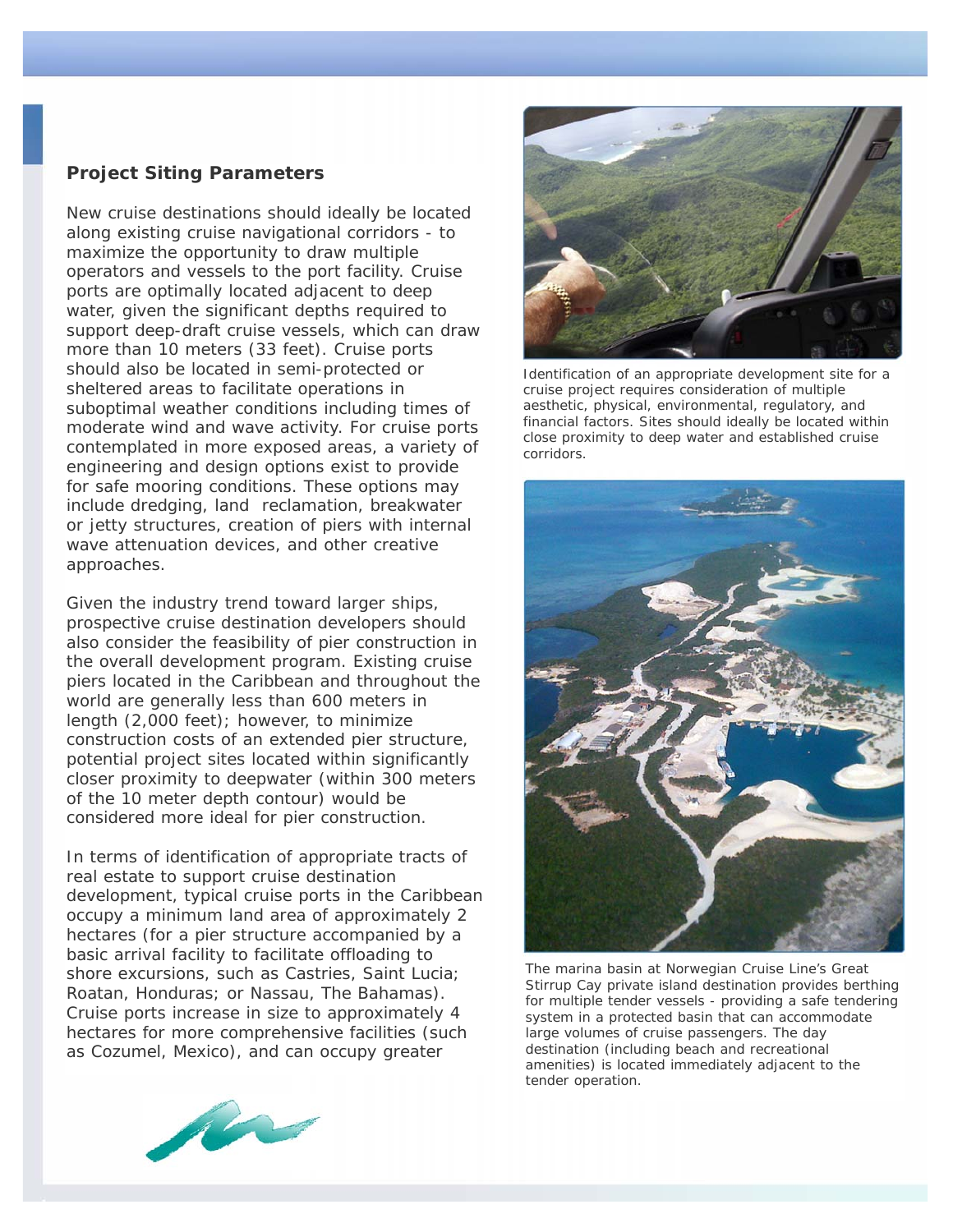than ten hectares when multiple entertainment venues are incorporated (such as Carnival's port in Grand Turk, TCI or the private island destinations prevalent in the Bahamas).

Given the significant appreciation that would be anticipated to occur in real estate surrounding the cruise destination development, developers should seek to capture as much surrounding real estate as possible (in addition to the basic tract of land required for onloading/offloading operations) to optimize the return generated by the development project in the mid to long-term.

### **Predevelopment Activities**

The following pre-development activities are typically required to position these projects as "turn-key" - ready for presentation to qualified investment entities for receipt of senior debt or equity implementation funding:

**Detailed Property Mapping**, including completion of boundary surveys, capture of high-resolution aerial photography, and preparation of topographic and bathymetric surveys.

**Preliminary Geotechnical Analysis**, to provide structural design criteria for cruise pier and any associated dredging or filling of the seabed (if required).

**Coastal Engineering Analysis**, to provide planning and structural design criteria for cruise pier and upland structures.

**Environmental Impact Analysis**, to identify impacts and mitigation required and serve as precursor to preparation of final Environmental Impact Assessment (EIA) which will likely be required as a component of project approvals.



Proper site surveying (both physical and environmental) is needed to generate a basemap for the potential project site - which will provide the basis for land planning and engineering design. The use of LIDAR laser-based remote sensing provides a cost-effective mechanism to map large areas of undeveloped property.



A marine geotechnical investigation is oftentimes required to confirm a project site's suitability to accommodate cruise pier structures and any required dredge/fill operations. A jack-up barge is typically utilized as a stable platform for offshore drilling.